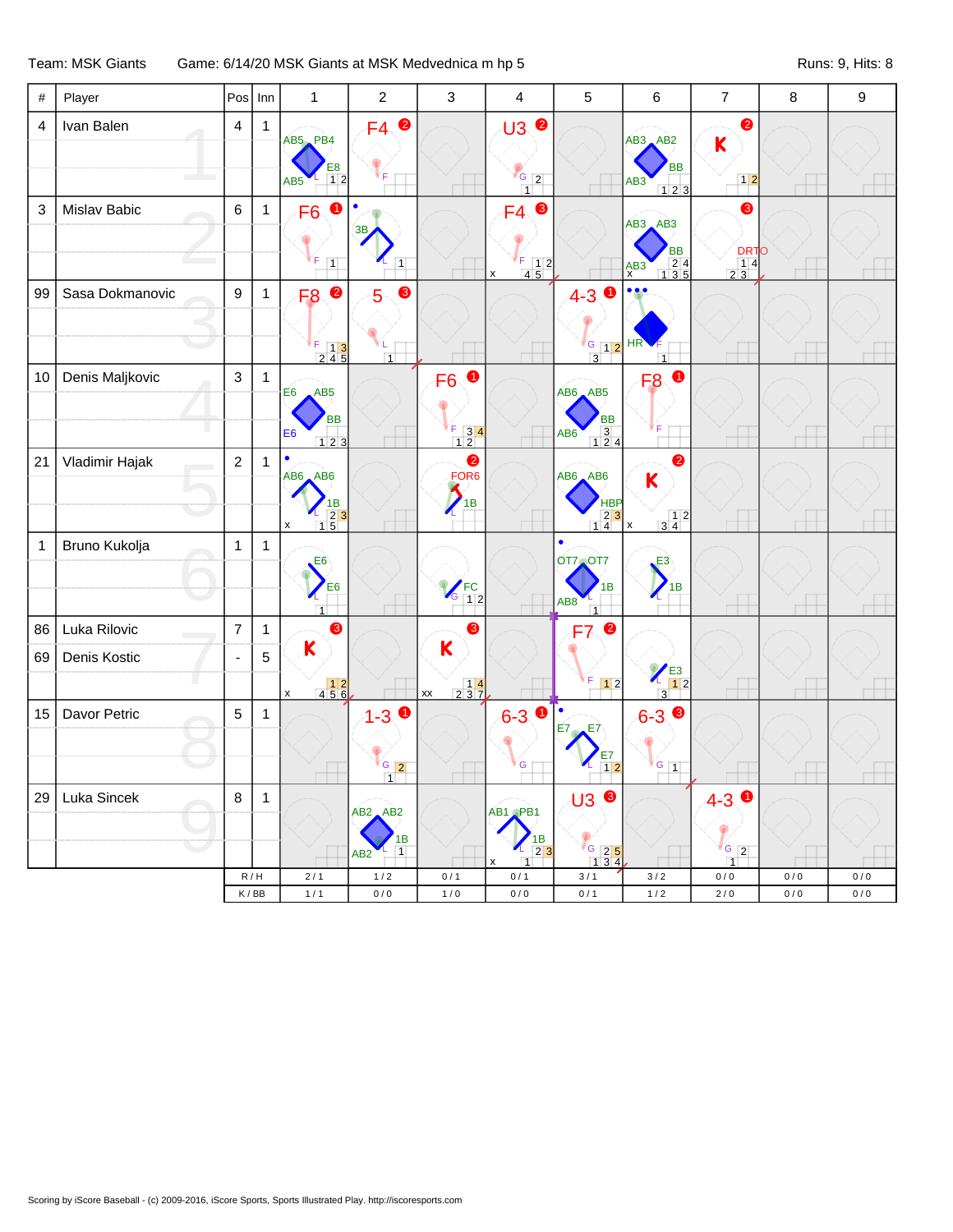## Team: MSK Medvednica Game: 6/14/20 MSK Giants at MSK Medvednica m hp 5 Runs: 8, Hits: 6

| $\bullet$<br><b>SAC<sup>O</sup></b><br>❸<br>Dario Gustin<br>$\,8\,$<br>10<br>1<br>E9<br>E9<br>$\mathsf K$<br>$1-3$<br><b>BB</b><br><b>DRTO</b><br>1B<br>$G$ 2<br>$G_{2}$<br>$\begin{array}{r} 24 \\ 13 \end{array}$<br>$\frac{1}{3}$<br>AB2<br>$\overline{1}$<br>123<br>$\overline{1}$<br>$\bullet$<br>Matej Kamenski<br>$\overline{7}$<br>❸<br>٠<br>$\bullet$<br>24<br>$\mathbf{1}$<br>$4 - 3$<br>F7<br>F7<br>$\overline{\text{SB3}}$<br>E2<br>1B<br>$rac{G}{1}$ $rac{2}{3}$<br>9<br>$\bullet$<br>❸<br>Danijel Antolovic<br>$\mathbf 1$<br>89<br>F7<br>AB4 AB4<br>$\mathsf K$<br>BB<br>14<br>235<br>E <sub>6</sub><br>$\begin{array}{c c} 2 & 3 \\ 1 & 6 \end{array}$<br>AB6<br>XX<br>$\overline{1}$<br>$\pmb{\mathsf{x}}$<br>❸<br>Hrvoje Jerbic<br>❸<br>14<br>1<br>$\blacksquare$<br>$AB6$ $AB5$<br>$AB6$ <sub><math>-2B</math></sub><br>K<br>K<br><b>BB</b><br>$\begin{array}{ c c }\n\hline\n1 & 3 \\ 2 & 5 & 7\n\end{array}$<br>$\begin{array}{c c} & 1 & 2 \\ \hline 3 & & \end{array}$<br>$\frac{1}{2}$ <sup>1</sup><br>$\overline{1}$<br>$A$ B $8$<br>X<br>$5-3$ 0<br>Damir Mandic<br>5<br>45<br>$\mathbf{1}$<br>0<br>$AB8$ $AB6$<br>PB6 PB6<br>$\mathsf{K}$<br><b>HBP</b><br>E <sub>5</sub><br>$G \mid$<br>12<br>$\begin{array}{@{}c@{\hspace{1em}}c@{\hspace{1em}}c@{\hspace{1em}}c@{\hspace{1em}}c@{\hspace{1em}}c@{\hspace{1em}}c@{\hspace{1em}}c@{\hspace{1em}}c@{\hspace{1em}}c@{\hspace{1em}}c@{\hspace{1em}}c@{\hspace{1em}}c@{\hspace{1em}}c@{\hspace{1em}}c@{\hspace{1em}}c@{\hspace{1em}}c@{\hspace{1em}}c@{\hspace{1em}}c@{\hspace{1em}}c@{\hspace{1em}}c@{\hspace{1em}}c@{\hspace{1em}}c@{\hspace{1em}}c@{\hspace{$<br>$\vert$ 1<br>AB8<br>AB7<br>$\overline{2}$<br>$\overline{3}$<br>$12$<br>XX<br>$\overline{c}$<br>Ivan Stojanovic<br>74<br>2<br>1<br>$AB8$ $AB8$<br>AB7 AB7<br>$\mathsf K$<br>$\overline{1}$<br><b>BB</b><br><b>BB</b><br>$\begin{array}{r} 24 \\ 135 \end{array}$<br>$\begin{array}{c c} 1 & 2 \end{array}$<br>$\begin{array}{ c c c }\n\hline\n1 & 4 \\ \hline\n2 & 3 & 4\n\end{array}$<br>AB7<br>$\pmb{\mathsf{x}}$<br>$\pmb{\mathsf{x}}$<br>$\bullet$<br>$\bullet\bullet\bullet$<br><b>IFRO</b><br>Antun Andrejevic<br>3<br>12<br>3<br>1<br>$\mathsf K$<br>K<br>HR<br>F.<br>$\boxed{2}3$<br>$\begin{array}{c c} & 2 & 3 \\ 1 & & \end{array}$<br>F.<br>$\overline{1}$<br>$\frac{1}{2}$<br>$\overline{1}$<br>х<br>$\bullet \bullet$<br>❸<br>Denis Polasek<br>$\overline{\mathbf{4}}$<br>$\overline{7}$<br>$\mathbf{1}$<br>$4-3$ $\bullet$<br>AB1<br>AB1 AB9<br>K<br>BB<br>$\begin{array}{c} \n 1B \\  45 \\  23\n \end{array}$<br>G<br>$\begin{array}{r} 15 \\ 234 \end{array}$<br>$\begin{array}{c} 24 \\ 13 \end{array}$<br>AB <sub>2</sub><br>12<br>Matija Balent<br>13 <br>$\bullet$<br>➊<br>2<br>$\mathbf{1}$<br>$\mathbf{1}$<br>$AB2$ $AB1$<br>K<br>K<br>X<br>BB<br>35<br>124<br>23<br>$\begin{array}{c c} & 14 \\ 23 \end{array}$<br>$\begin{array}{c} 35 \\ 124 \end{array}$<br>$\overline{1}$<br>$\pmb{\times}$<br>x<br>R/H<br>0/1<br>0/0<br>1/0<br>2/1<br>$1/2$<br>$1/1$<br>3/1<br>$0/0$<br>$0/0$<br>$3/0$<br>3/0<br>$0/2$<br>$1/3$<br>$2/0$<br>$2/1$<br>$0/0$<br>$0\,/\,0$<br>K/BB<br>$2/1$ | $\#$ | Player | Pos | $ $ Inn | 1 | $\boldsymbol{2}$ | 3 | 4 | 5 | 6 | $\overline{7}$ | $\bf 8$ | 9 |
|----------------------------------------------------------------------------------------------------------------------------------------------------------------------------------------------------------------------------------------------------------------------------------------------------------------------------------------------------------------------------------------------------------------------------------------------------------------------------------------------------------------------------------------------------------------------------------------------------------------------------------------------------------------------------------------------------------------------------------------------------------------------------------------------------------------------------------------------------------------------------------------------------------------------------------------------------------------------------------------------------------------------------------------------------------------------------------------------------------------------------------------------------------------------------------------------------------------------------------------------------------------------------------------------------------------------------------------------------------------------------------------------------------------------------------------------------------------------------------------------------------------------------------------------------------------------------------------------------------------------------------------------------------------------------------------------------------------------------------------------------------------------------------------------------------------------------------------------------------------------------------------------------------------------------------------------------------------------------------------------------------------------------------------------------------------------------------------------------------------------------------------------------------------------------------------------------------------------------------------------------------------------------------------------------------------------------------------------------------------------------------------------------------------------------------------------------------------------------------------------------------------------------------------------------------------------------------------------------------------------------------------------------------------------------------------------------------------------------------------------------------------------------------------------------------------------------------------------------------------------------------------------------------------------------------------------------------------------------------------------------------------------------------------------------------------------------------------------------------------------------------------------------|------|--------|-----|---------|---|------------------|---|---|---|---|----------------|---------|---|
|                                                                                                                                                                                                                                                                                                                                                                                                                                                                                                                                                                                                                                                                                                                                                                                                                                                                                                                                                                                                                                                                                                                                                                                                                                                                                                                                                                                                                                                                                                                                                                                                                                                                                                                                                                                                                                                                                                                                                                                                                                                                                                                                                                                                                                                                                                                                                                                                                                                                                                                                                                                                                                                                                                                                                                                                                                                                                                                                                                                                                                                                                                                                                    |      |        |     |         |   |                  |   |   |   |   |                |         |   |
|                                                                                                                                                                                                                                                                                                                                                                                                                                                                                                                                                                                                                                                                                                                                                                                                                                                                                                                                                                                                                                                                                                                                                                                                                                                                                                                                                                                                                                                                                                                                                                                                                                                                                                                                                                                                                                                                                                                                                                                                                                                                                                                                                                                                                                                                                                                                                                                                                                                                                                                                                                                                                                                                                                                                                                                                                                                                                                                                                                                                                                                                                                                                                    |      |        |     |         |   |                  |   |   |   |   |                |         |   |
|                                                                                                                                                                                                                                                                                                                                                                                                                                                                                                                                                                                                                                                                                                                                                                                                                                                                                                                                                                                                                                                                                                                                                                                                                                                                                                                                                                                                                                                                                                                                                                                                                                                                                                                                                                                                                                                                                                                                                                                                                                                                                                                                                                                                                                                                                                                                                                                                                                                                                                                                                                                                                                                                                                                                                                                                                                                                                                                                                                                                                                                                                                                                                    |      |        |     |         |   |                  |   |   |   |   |                |         |   |
|                                                                                                                                                                                                                                                                                                                                                                                                                                                                                                                                                                                                                                                                                                                                                                                                                                                                                                                                                                                                                                                                                                                                                                                                                                                                                                                                                                                                                                                                                                                                                                                                                                                                                                                                                                                                                                                                                                                                                                                                                                                                                                                                                                                                                                                                                                                                                                                                                                                                                                                                                                                                                                                                                                                                                                                                                                                                                                                                                                                                                                                                                                                                                    |      |        |     |         |   |                  |   |   |   |   |                |         |   |
|                                                                                                                                                                                                                                                                                                                                                                                                                                                                                                                                                                                                                                                                                                                                                                                                                                                                                                                                                                                                                                                                                                                                                                                                                                                                                                                                                                                                                                                                                                                                                                                                                                                                                                                                                                                                                                                                                                                                                                                                                                                                                                                                                                                                                                                                                                                                                                                                                                                                                                                                                                                                                                                                                                                                                                                                                                                                                                                                                                                                                                                                                                                                                    |      |        |     |         |   |                  |   |   |   |   |                |         |   |
|                                                                                                                                                                                                                                                                                                                                                                                                                                                                                                                                                                                                                                                                                                                                                                                                                                                                                                                                                                                                                                                                                                                                                                                                                                                                                                                                                                                                                                                                                                                                                                                                                                                                                                                                                                                                                                                                                                                                                                                                                                                                                                                                                                                                                                                                                                                                                                                                                                                                                                                                                                                                                                                                                                                                                                                                                                                                                                                                                                                                                                                                                                                                                    |      |        |     |         |   |                  |   |   |   |   |                |         |   |
|                                                                                                                                                                                                                                                                                                                                                                                                                                                                                                                                                                                                                                                                                                                                                                                                                                                                                                                                                                                                                                                                                                                                                                                                                                                                                                                                                                                                                                                                                                                                                                                                                                                                                                                                                                                                                                                                                                                                                                                                                                                                                                                                                                                                                                                                                                                                                                                                                                                                                                                                                                                                                                                                                                                                                                                                                                                                                                                                                                                                                                                                                                                                                    |      |        |     |         |   |                  |   |   |   |   |                |         |   |
|                                                                                                                                                                                                                                                                                                                                                                                                                                                                                                                                                                                                                                                                                                                                                                                                                                                                                                                                                                                                                                                                                                                                                                                                                                                                                                                                                                                                                                                                                                                                                                                                                                                                                                                                                                                                                                                                                                                                                                                                                                                                                                                                                                                                                                                                                                                                                                                                                                                                                                                                                                                                                                                                                                                                                                                                                                                                                                                                                                                                                                                                                                                                                    |      |        |     |         |   |                  |   |   |   |   |                |         |   |
|                                                                                                                                                                                                                                                                                                                                                                                                                                                                                                                                                                                                                                                                                                                                                                                                                                                                                                                                                                                                                                                                                                                                                                                                                                                                                                                                                                                                                                                                                                                                                                                                                                                                                                                                                                                                                                                                                                                                                                                                                                                                                                                                                                                                                                                                                                                                                                                                                                                                                                                                                                                                                                                                                                                                                                                                                                                                                                                                                                                                                                                                                                                                                    |      |        |     |         |   |                  |   |   |   |   |                |         |   |
|                                                                                                                                                                                                                                                                                                                                                                                                                                                                                                                                                                                                                                                                                                                                                                                                                                                                                                                                                                                                                                                                                                                                                                                                                                                                                                                                                                                                                                                                                                                                                                                                                                                                                                                                                                                                                                                                                                                                                                                                                                                                                                                                                                                                                                                                                                                                                                                                                                                                                                                                                                                                                                                                                                                                                                                                                                                                                                                                                                                                                                                                                                                                                    |      |        |     |         |   |                  |   |   |   |   |                |         |   |
|                                                                                                                                                                                                                                                                                                                                                                                                                                                                                                                                                                                                                                                                                                                                                                                                                                                                                                                                                                                                                                                                                                                                                                                                                                                                                                                                                                                                                                                                                                                                                                                                                                                                                                                                                                                                                                                                                                                                                                                                                                                                                                                                                                                                                                                                                                                                                                                                                                                                                                                                                                                                                                                                                                                                                                                                                                                                                                                                                                                                                                                                                                                                                    |      |        |     |         |   |                  |   |   |   |   |                |         |   |